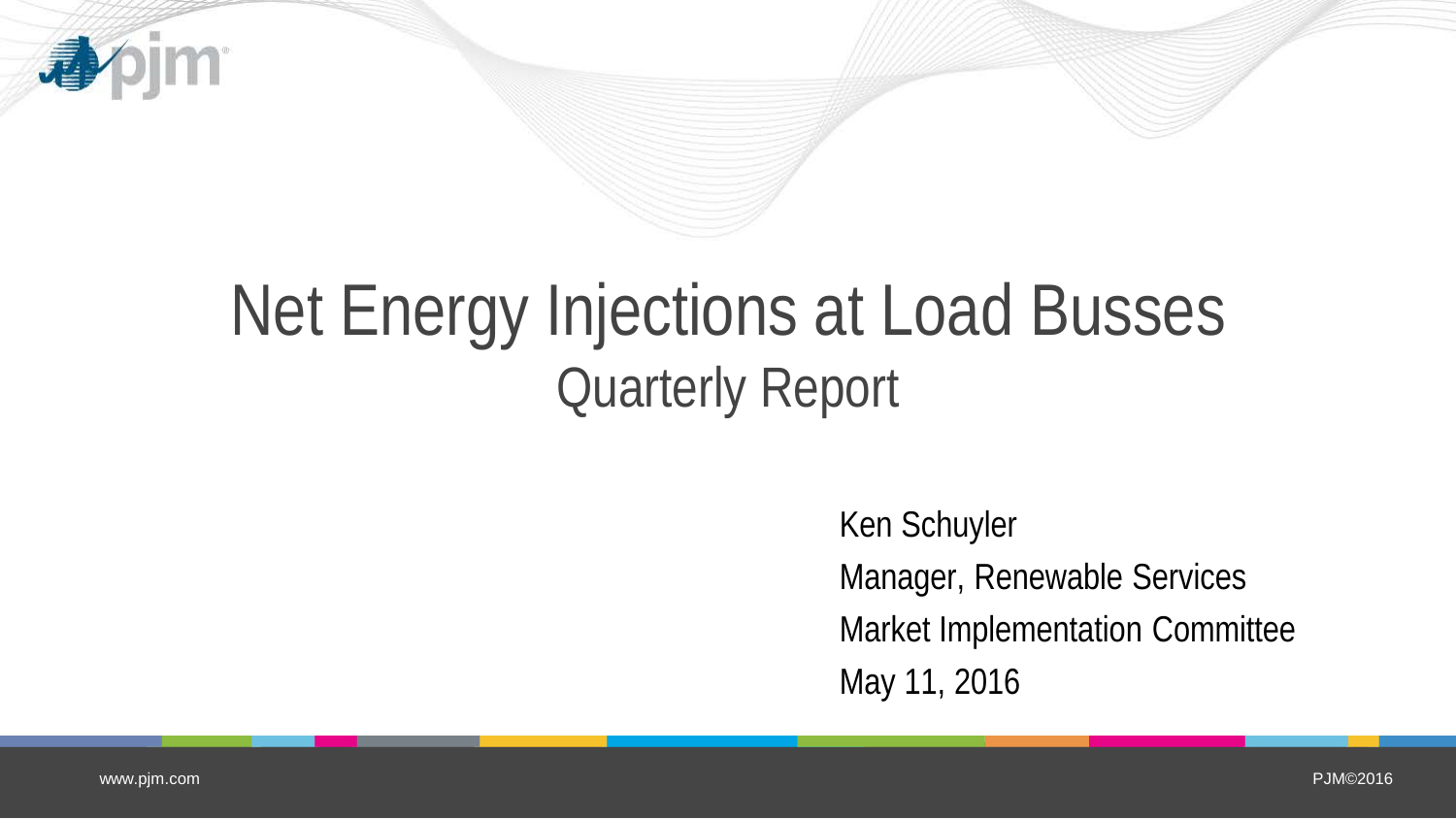

- Follow up effort to the Net Energy Metering Senior Task Force (NEMSTF) recommendation
	- PJM will implement a quarterly review to track and trend overall incidents of net energy injections at load busses
- PJM Manual 28 Requirement
	- PJM will assess and trend quarterly the degree of net energy injections at load busses modeled in the PJM network system model (i.e., reverse power flows) in order to detect and correct any modeling issues and to identify any generation in excess of load that appears at a load bus.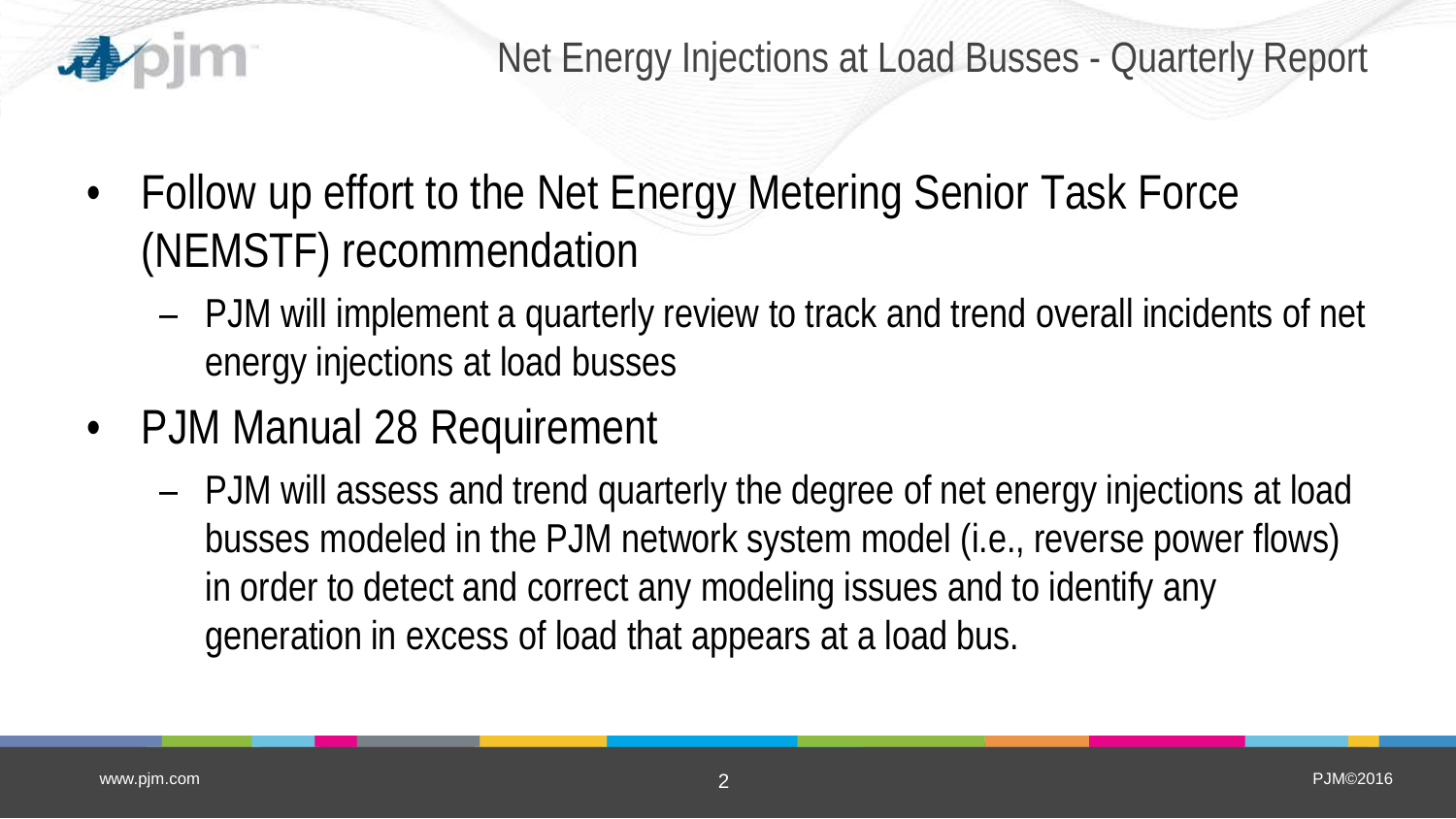

## PJM Load Busses with Negative Energy on Average



\* The total number of PJM load busses is 9,058 as of the most recent model build.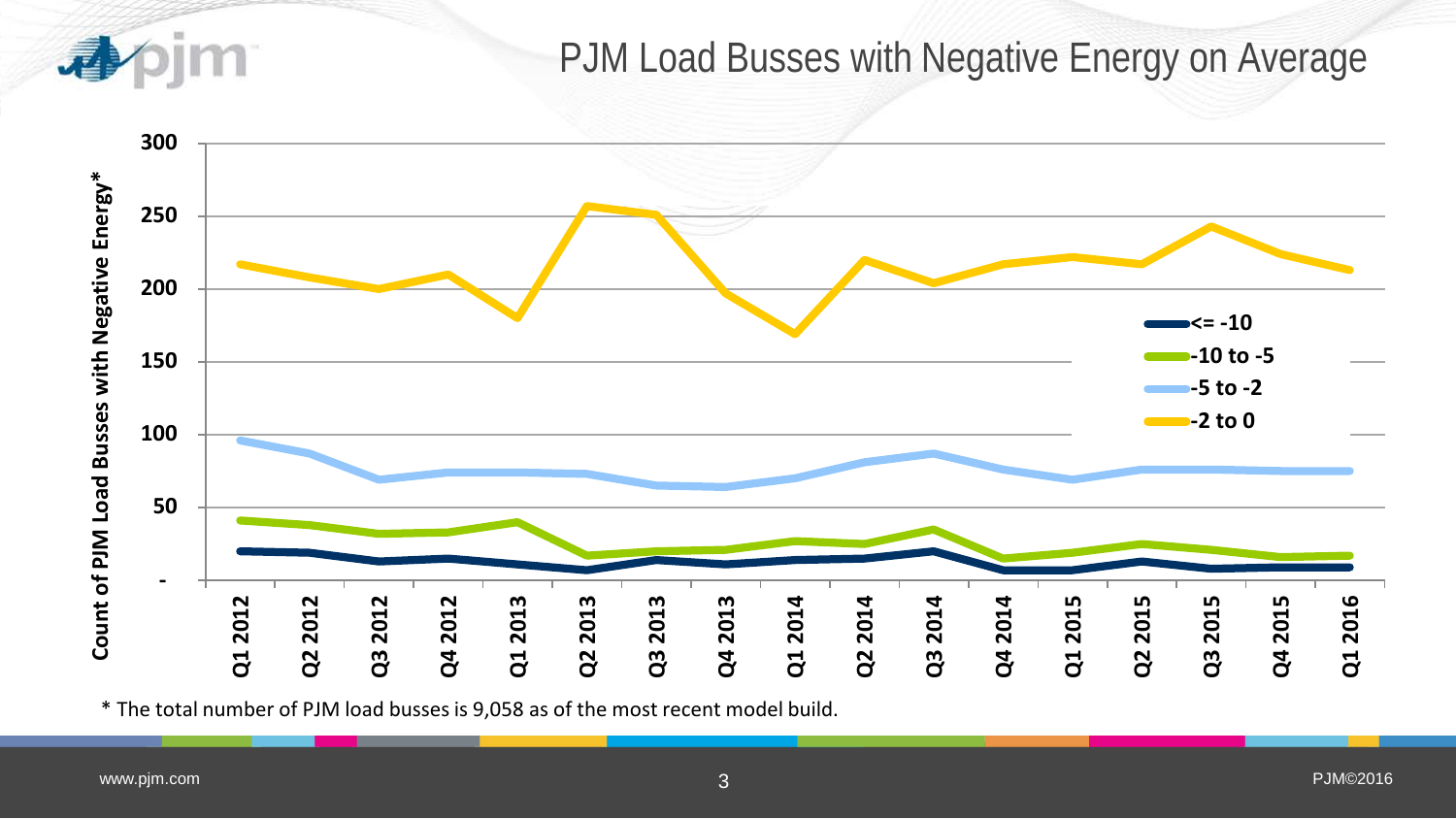

## **Mid-Atlantic State** Load Busses with Negative Energy on Average

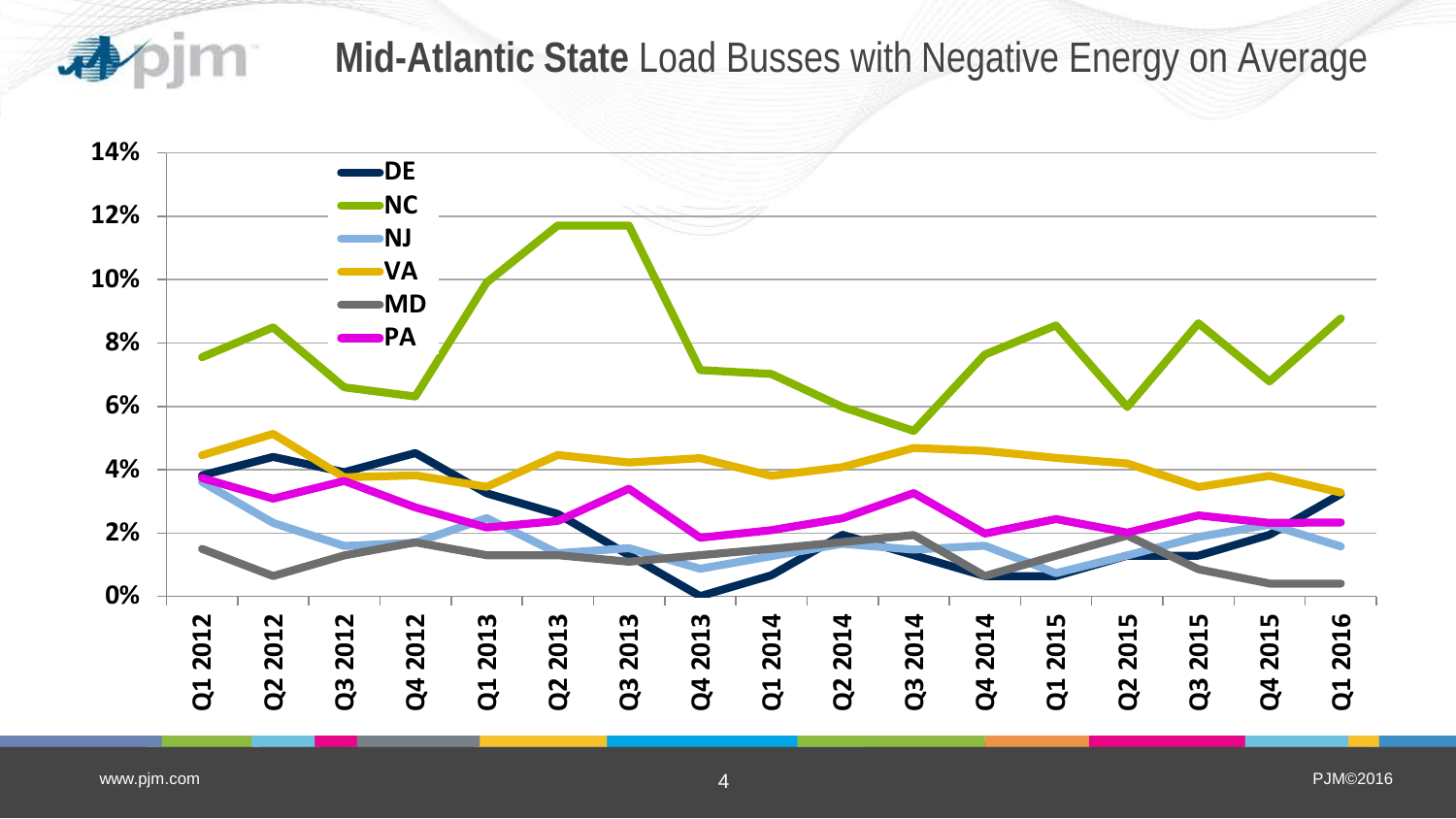香

## **New Jersey** Load Busses with Negative Energy on Average